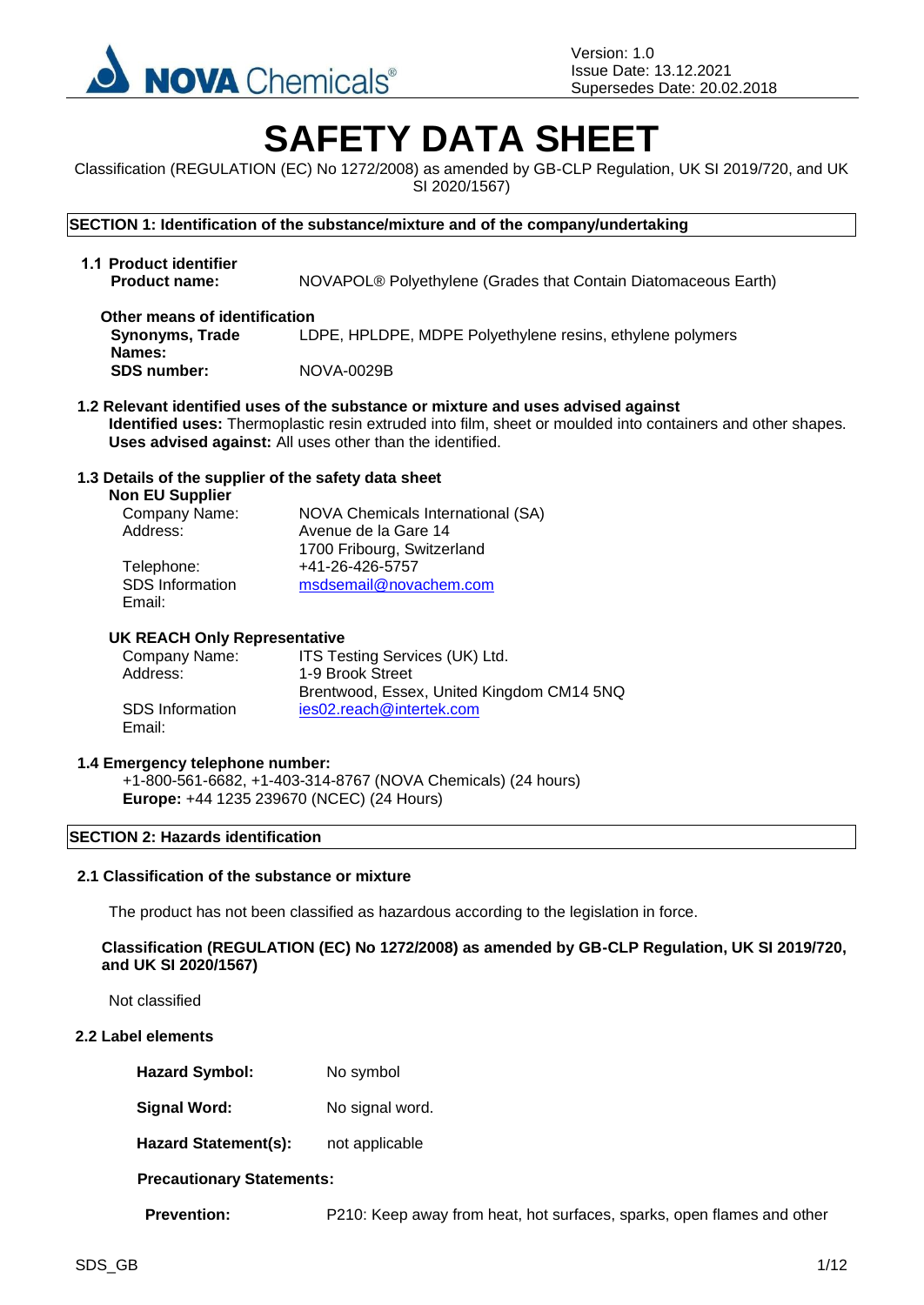|                   | ignition sources. No smoking.<br>P240: Ground and bond container and receiving equipment.<br>P241: Use explosion-proof [electrical/ventilating/lighting] equipment.<br>P264: Wash hands thoroughly after handling.<br>P271: Use only outdoors or in a well-ventilated area.<br>P273: Avoid release to the environment.<br>P280: Wear protective gloves/protective clothing/eye protection/face<br>protection.<br>P284: [In case of inadequate ventilation] wear respiratory protection.             |
|-------------------|-----------------------------------------------------------------------------------------------------------------------------------------------------------------------------------------------------------------------------------------------------------------------------------------------------------------------------------------------------------------------------------------------------------------------------------------------------------------------------------------------------|
| <b>Response:</b>  | P301+P330+P331: IF SWALLOWED: Rinse mouth. Do NOT induce<br>vomiting.<br>P313: Get medical advice/attention.<br>P302+P352: IF ON SKIN: Wash with plenty of water/soap.<br>P332+P313: If skin irritation occurs: Get medical advice/attention.<br>P304+P340: IF INHALED: Remove person to fresh air and keep<br>comfortable for breathing.<br>P305+P351+P338: IF IN EYES: Rinse cautiously with water for several<br>minutes. Remove contact lenses, if present and easy to do. Continue<br>rinsing. |
| Storage:          | P401: Store in accordance with local/regional/national regulations.<br>P410: Protect from sunlight.                                                                                                                                                                                                                                                                                                                                                                                                 |
| Disposal:         | P501: Dispose of contents/container in accordance with<br>local/regional/national/international regulations.<br>P502: Refer to manufacturer or supplier for information on recovery or<br>recycling.                                                                                                                                                                                                                                                                                                |
| 2.3 Other hazards | If small particles are generated during further processing, handling or by<br>other means, may form combustible dust concentrations in air. Spilled<br>product may create a dangerous slipping hazard. The cristobalite is<br>inextricably bound or coated in the resin. PBT assessment does not apply.                                                                                                                                                                                             |

# **SECTION 3: Composition/information on ingredients**

#### **3.2 Mixtures**

| Chemical name Concentration CAS-No. |               |            | <b>IEC No.</b> | <b>IREACH</b><br><b>Registration</b><br>INo. | <b>IM-Factor:</b>      | <b>Notes</b> |
|-------------------------------------|---------------|------------|----------------|----------------------------------------------|------------------------|--------------|
| <b>Cristobalite</b>                 | $0.1 - 0.3\%$ | 14464-46-1 | 1238-455-4     | l**In<br><i>compliance</i>                   | INo data<br>available. |              |

\* All concentrations are percent by weight unless ingredient is a gas. Gas concentrations are in percent by volume. # This substance has workplace exposure limit(s).

## This substance is listed as SVHC.

| <b>Chemical name</b> | <b>Classification</b>                                                          | <b>Notes</b> |
|----------------------|--------------------------------------------------------------------------------|--------------|
| <b>Cristobalite</b>  | Classification: Skin Irrit.: 2: H315; Eye Irrit.: 2: H319; Carc.: 1A:<br>H350: |              |

CLP: Regulation No. 1272/2008.

The full text for all H-statements is displayed in section 16.

**Additional Information:** \*\* Cristobalite is a component of the additive, Kieselguhr, soda ash fluxcalcined (CAS# 68855-54-9, EC No. 272-489-0) which was registered under REACH by NOVA Chemicals' Only Representative. The cristobalite is inextricably bound or coated in the resin.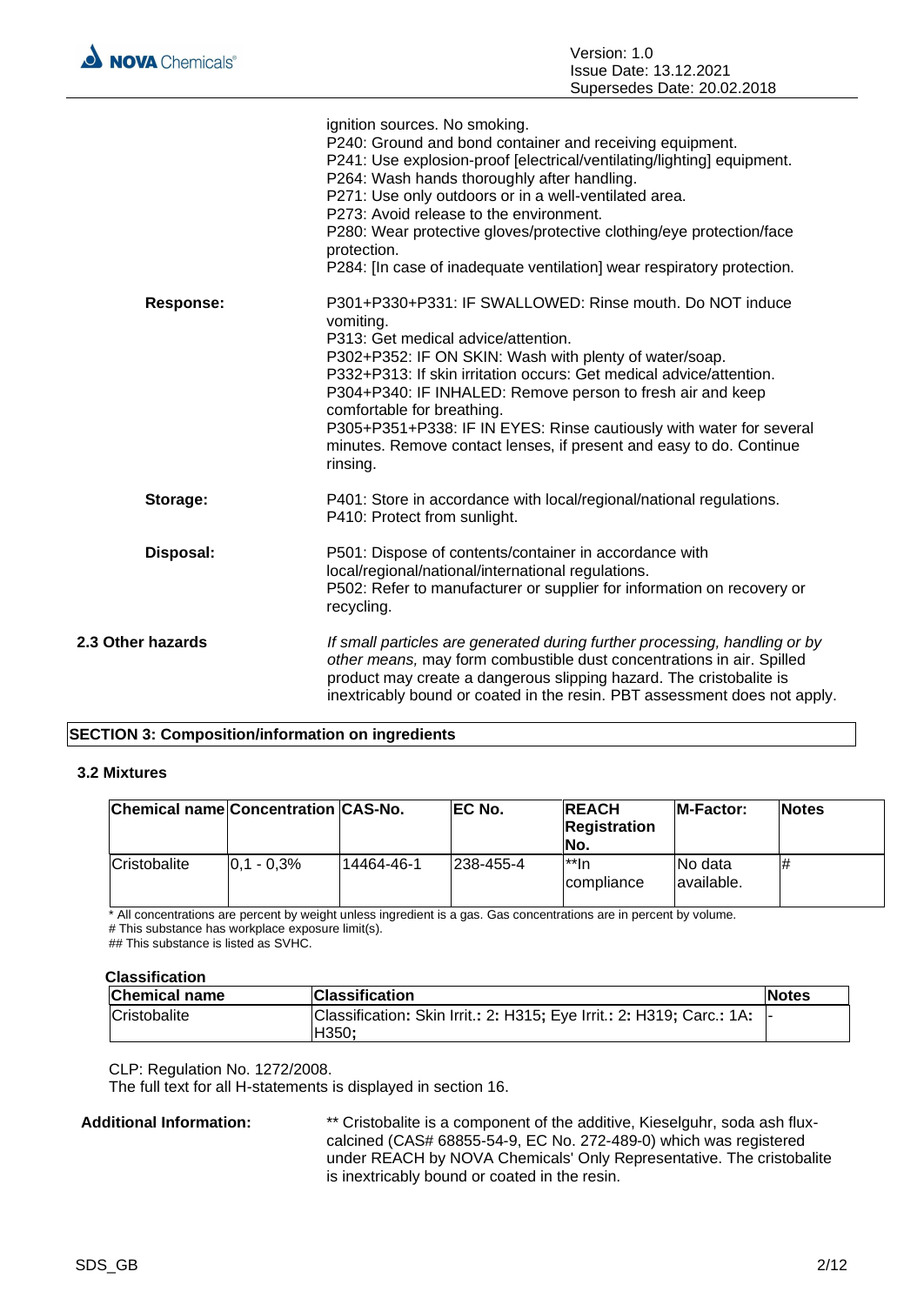

# **SECTION 4: First aid measures**

| 4.1 Description of first aid measures<br>Inhalation:                       | IF INHALED: Remove person to fresh air and keep comfortable for<br>breathing. Get medical advice/attention.                                                                                                                                                                                                                                                                                                                                                                                                                                                                                                                                                                                                                                                         |  |
|----------------------------------------------------------------------------|---------------------------------------------------------------------------------------------------------------------------------------------------------------------------------------------------------------------------------------------------------------------------------------------------------------------------------------------------------------------------------------------------------------------------------------------------------------------------------------------------------------------------------------------------------------------------------------------------------------------------------------------------------------------------------------------------------------------------------------------------------------------|--|
| <b>Skin Contact:</b>                                                       | IF ON SKIN: Wash with plenty of water/soap. If skin irritation occurs: Get<br>medical advice/attention.                                                                                                                                                                                                                                                                                                                                                                                                                                                                                                                                                                                                                                                             |  |
| Eye contact:                                                               | IF IN EYES: Rinse cautiously with water for several minutes. Remove<br>contact lenses, if present and easy to do. Continue rinsing. Get medical<br>advice/attention.                                                                                                                                                                                                                                                                                                                                                                                                                                                                                                                                                                                                |  |
| Ingestion:                                                                 | IF SWALLOWED: Rinse mouth. Do NOT induce vomiting. Get medical<br>advice/attention.                                                                                                                                                                                                                                                                                                                                                                                                                                                                                                                                                                                                                                                                                 |  |
| 4.2 Most important symptoms<br>and effects, both acute and<br>delayed:     | Thermal burns. Respiratory tract irritation. Mechanical irritation. The<br>cristobalite is inextricably bound or coated in the resin, which minimizes the<br>likelihood of exposure.                                                                                                                                                                                                                                                                                                                                                                                                                                                                                                                                                                                |  |
| <b>Treatment:</b>                                                          | 4.3 Indication of any immediate medical attention and special treatment needed<br>After adequate first aid, no further treatment is required unless symptoms<br>reappear. For more detailed medical emergency support information, call<br>+1-800-561-6682 or +1-403-314-8767 (24 hours, NOVA Chemicals<br>Emergency Response). Burns should be treated as thermal burns. Molten<br>resin will come off as healing occurs; therefore, immediate removal from the<br>skin is not necessary. Treatment should be directed at the control of<br>symptoms and the clinical condition of the patient. No adverse effects due<br>to ingestion are expected. The cristobalite is inextricably bound or coated in<br>the resin, which minimizes the likelihood of exposure. |  |
| <b>SECTION 5: Firefighting measures</b>                                    |                                                                                                                                                                                                                                                                                                                                                                                                                                                                                                                                                                                                                                                                                                                                                                     |  |
| <b>General Fire Hazards:</b>                                               | Solid resins support combustion but do not meet combustible definition.<br>Product will burn at high temperatures but is not considered flammable.<br>Under fire conditions, product will readily burn and emit irritating smoke.<br>Powdered material may form explosive dust-air mixtures.                                                                                                                                                                                                                                                                                                                                                                                                                                                                        |  |
| 5.1 Extinguishing media<br><b>Suitable extinguishing</b><br>media:         | Water fog or water spray. Small fires: Dry chemical, carbon dioxide (CO2)<br>or foam.                                                                                                                                                                                                                                                                                                                                                                                                                                                                                                                                                                                                                                                                               |  |
| <b>Unsuitable extinguishing</b><br>media:                                  | Avoid water in straight hose stream; will scatter and spread fire.                                                                                                                                                                                                                                                                                                                                                                                                                                                                                                                                                                                                                                                                                                  |  |
| 5.2 Special hazards arising<br>from the substance or<br>mixture:           | Upon heating, polyethylene may emit various oligomers, waxes and<br>oxygenated hydrocarbons as well as carbon dioxide, carbon monoxide and<br>small amounts of other organic vapours (e.g. aldehydes, acrolein).<br>Inhalation of these decomposition products may be hazardous. Powdered<br>material may form explosive dust-air mixtures. Risk of dust-air explosion is<br>increased if flammable vapours are also present. Static discharge: material<br>can accumulate static charges which may cause an incendiary electrical<br>discharge.                                                                                                                                                                                                                    |  |
| 5.3 Advice for firefighters<br><b>Special fire-fighting</b><br>procedures: | Keep upwind. Keep unauthorised personnel away. Move containers from<br>fire area if you can do so without risk. Fight fire from maximum distance or<br>use unmanned holders or monitor nozzles. Apply extinguishing media<br>carefully to avoid creating airborne dust. Water may be used to flood the<br>area. Use water spray to cool fire exposed surfaces and to protect<br>personnel. Avoid inhaling any smoke and combustion materials. Remove<br>and isolate contaminated clothing and shoes. Prevent run-off from fire                                                                                                                                                                                                                                      |  |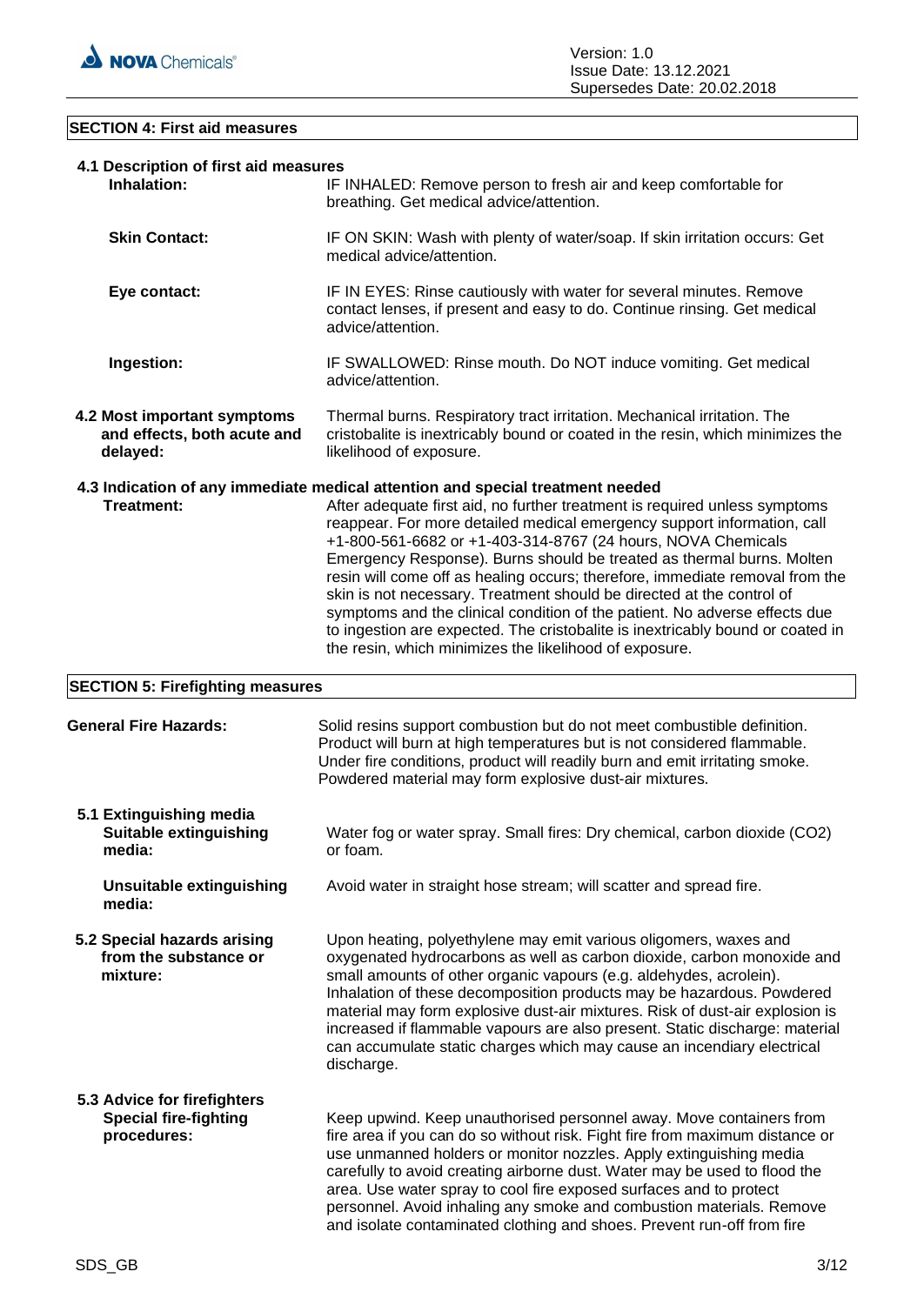

control or dilution from entering streams, sewers or drinking water supply.

| <b>Special protective</b>    | Firefighters must use standard protective equipment including flame   |
|------------------------------|-----------------------------------------------------------------------|
| equipment for fire-fighters: | retardant coat, helmet with face shield, gloves, rubber boots, and in |
|                              | enclosed spaces, SCBA.                                                |

#### **SECTION 6: Accidental release measures**

| 6.1 Personal precautions,<br>protective equipment and<br>emergency procedures: | Isolate area. Alert stand-by emergency and fire-fighting personnel. Dust<br>deposits should not be allowed to accumulate on surfaces, as these may<br>form an explosive mixture if they are released into the atmosphere in<br>sufficient concentration.                                                                                                                                                                                                                                                                                                         |
|--------------------------------------------------------------------------------|------------------------------------------------------------------------------------------------------------------------------------------------------------------------------------------------------------------------------------------------------------------------------------------------------------------------------------------------------------------------------------------------------------------------------------------------------------------------------------------------------------------------------------------------------------------|
| 6.2 Environmental precautions:                                                 | Prevent entry into waterways, sewer, basements or confined areas.                                                                                                                                                                                                                                                                                                                                                                                                                                                                                                |
| 6.3 Methods and material for<br>containment and cleaning<br>up:                | Wear appropriate personal protective equipment. Do not touch or walk<br>through spilled material. In case of leakage, eliminate all ignition sources.<br>Stop leak if safe to do so. Prevent entry into waterways, sewer, basements<br>or confined areas. Spilled product may create a dangerous slipping hazard.<br>Use appropriate tools to put the spilled solid in an appropriate disposal or<br>recovery container. Recover and reclaim or recycle, if practical. Avoid<br>dispersal of dust in the air (i.e., clearing dust surfaces with compressed air). |
| 6.4 Reference to other<br>sections:                                            | See Section 8 for recommended Personal Protective Equipment and see<br>Section 13 for waste disposal considerations.                                                                                                                                                                                                                                                                                                                                                                                                                                             |

#### **SECTION 7: Handling and storage:**

| 7.1 Precautions for safe<br>handling:                                   | Keep away from uncontrolled heat and incompatible materials. Ground all<br>material handling and transfer equipment. Wash hands thoroughly after<br>handling. Prevent dust accumulation to minimise explosion hazard. For<br>additional information on control of static and minimizing potential dust and<br>fire hazards, refer to NFPA-654, "Standard for the Prevention of Fire and<br>Dust Explosions from the Manufacturing, Processing and Handling of<br>Combustible Particulate Solids, 2013 Edition". Use in a well-ventilated area.<br>Avoid release to the environment. Wear eye protection/protective gloves as<br>needed/wear full face-shield during thermal processing if contact with<br>molten material is possible/wear respirator if dusty. Spilled product may<br>create a dangerous slipping hazard.                                 |
|-------------------------------------------------------------------------|------------------------------------------------------------------------------------------------------------------------------------------------------------------------------------------------------------------------------------------------------------------------------------------------------------------------------------------------------------------------------------------------------------------------------------------------------------------------------------------------------------------------------------------------------------------------------------------------------------------------------------------------------------------------------------------------------------------------------------------------------------------------------------------------------------------------------------------------------------|
| 7.2 Conditions for safe storage,<br>including any<br>incompatibilities: | Store in accordance with all current regulations and standards. Storage<br>area should be clearly identified, well-illuminated and clear of obstruction.<br>Store in closed, grounded and properly designed vessels. Keep away from<br>uncontrolled heat and incompatible materials. Protect from sunlight.<br>Outdoor storage of product in bags requires protection from ultra-violet<br>sunlight by use of a UV stabilized bag or alternate means. Avoid<br>accumulation of dust by frequent cleaning and suitable construction of<br>storage and handling areas. Keep shovels and vacuum systems readily<br>available for cleanup of loose material. DO NOT enter filled bulk containers<br>and attempt to walk over product, due to risk of slipping and possible<br>suffocation. Use a fall arrest system when working near open bulk<br>containers. |
| 7.3 Specific end use(s):                                                | Thermoplastic resin extruded into film, sheet or moulded into containers<br>and other shapes.                                                                                                                                                                                                                                                                                                                                                                                                                                                                                                                                                                                                                                                                                                                                                              |

# **SECTION 8: Exposure controls/personal protection**

#### **8.1 Control parameters Occupational Exposure Limits**

During dusty conditions ACGIH recommends for Particles (insoluble or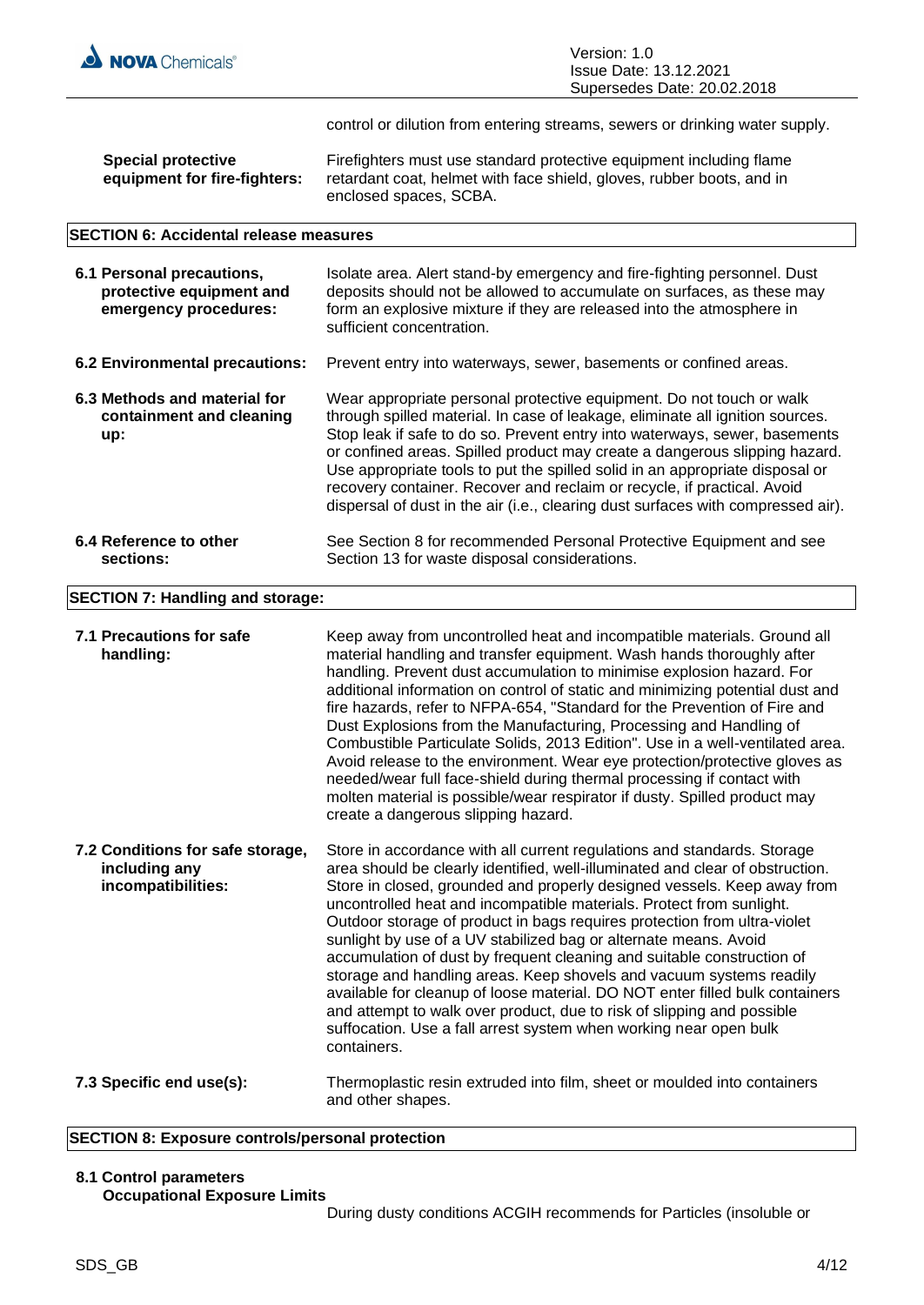

|                                                                       | poorly soluble) not otherwise specified a TWA of 10 mg/m3 (inhalable<br>particles), 3 mg/m3 TWA (respirable particles).<br>United Kingdom: 10 mg/m3 (TWA) (Inhalable dust.); 4 mg/m3 (TWA)<br>(Respirable dust.); For Dust<br>The cristobalite is inextricably bound or coated in the resin, which minimizes<br>the likelihood of exposure.                                                                                                                                                                                                                                                                                                                                                                                                                                                                                                                                                                                                                                                                  |  |
|-----------------------------------------------------------------------|--------------------------------------------------------------------------------------------------------------------------------------------------------------------------------------------------------------------------------------------------------------------------------------------------------------------------------------------------------------------------------------------------------------------------------------------------------------------------------------------------------------------------------------------------------------------------------------------------------------------------------------------------------------------------------------------------------------------------------------------------------------------------------------------------------------------------------------------------------------------------------------------------------------------------------------------------------------------------------------------------------------|--|
| 8.2 Exposure controls                                                 |                                                                                                                                                                                                                                                                                                                                                                                                                                                                                                                                                                                                                                                                                                                                                                                                                                                                                                                                                                                                              |  |
| <b>Appropriate Engineering</b><br><b>Controls:</b>                    | Engineering methods to reduce hazardous exposure are preferred controls.<br>Methods include mechanical ventilation (dilution and local exhaust) process<br>or personal enclosure, remote and automated operation, control of process<br>conditions, leak detection and repair systems, and other process<br>modifications. Ensure all exhaust ventilation systems are discharged to<br>outdoors, away from air intakes and ignition sources. Supply sufficient<br>replacement air to make up for air removed by exhaust systems.<br>Administrative (procedure) controls and use of personal protective<br>equipment may also be required. It is recommended that all dust control<br>equipment such as local exhaust ventilation and material transport systems<br>involved in handling of this product contain explosion relief vents or an<br>explosion suppression system or an oxygen-deficient environment. Use<br>only appropriately classified electrical equipment and powered industrial<br>trucks. |  |
| Individual protection measures, such as personal protective equipment |                                                                                                                                                                                                                                                                                                                                                                                                                                                                                                                                                                                                                                                                                                                                                                                                                                                                                                                                                                                                              |  |
| <b>General information:</b>                                           | Personal protective equipment (PPE) should not be considered a long-term<br>solution to exposure control. Employer programs to properly select, fit,<br>maintain and train employees to use equipment must accompany PPE.<br>Consult a competent industrial hygiene resource, the PPE manufacturer's<br>recommendation, and/or applicable regulations to determine hazard<br>potential and ensure adequate protection.                                                                                                                                                                                                                                                                                                                                                                                                                                                                                                                                                                                       |  |
| <b>Eye/face protection:</b>                                           | Safety glasses. Wear a face shield when working with molten material.                                                                                                                                                                                                                                                                                                                                                                                                                                                                                                                                                                                                                                                                                                                                                                                                                                                                                                                                        |  |
| <b>Skin protection</b><br><b>Hand Protection:</b>                     | Wear gloves to protect against thermal burns.                                                                                                                                                                                                                                                                                                                                                                                                                                                                                                                                                                                                                                                                                                                                                                                                                                                                                                                                                                |  |
| Other:                                                                | Wear appropriate clothing to prevent any possibility of skin contact. Wear<br>work clothes with long sleeves and pants. Safety footwear with good<br>traction is recommended to help prevent slipping. Static Dissipative (SD)<br>rated footwear is also recommended.                                                                                                                                                                                                                                                                                                                                                                                                                                                                                                                                                                                                                                                                                                                                        |  |
| <b>Respiratory Protection:</b>                                        | Appropriate approved air-purifying respirator that meets the requirements of<br>the European Standard for Respiratory Protection (EN 149) or self-<br>contained breathing apparatus should be used. Air supplied breathing<br>apparatus must be used when oxygen concentrations are low or if airborne<br>concentrations exceed the limits of the air-purifying respirators.                                                                                                                                                                                                                                                                                                                                                                                                                                                                                                                                                                                                                                 |  |
| <b>Hygiene measures:</b>                                              | Use effective control measures and PPE to maintain worker exposure to<br>concentrations that are below these limits. Ensure that eyewash stations<br>and safety showers are in close proximity to work locations.                                                                                                                                                                                                                                                                                                                                                                                                                                                                                                                                                                                                                                                                                                                                                                                            |  |
| <b>Environmental Controls:</b>                                        | Follow all applicable environmental protection legislation.                                                                                                                                                                                                                                                                                                                                                                                                                                                                                                                                                                                                                                                                                                                                                                                                                                                                                                                                                  |  |

# **SECTION 9: Physical and chemical properties**

| Appearance             |                                  |
|------------------------|----------------------------------|
| <b>Physical state:</b> | solid                            |
| Form:                  | Pellets or Granular powder       |
| Colour:                | white / colourless / translucent |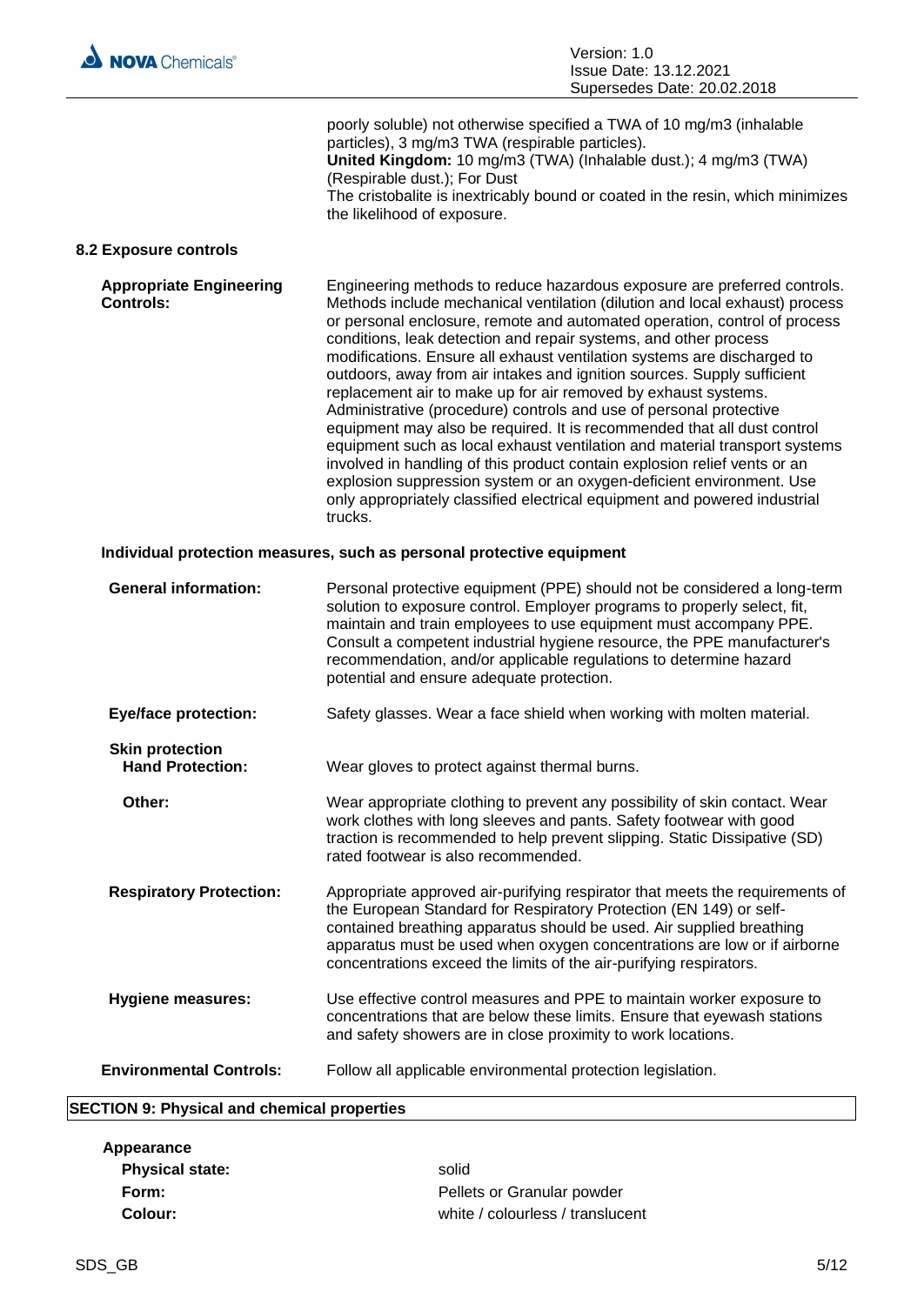

| Odour:                                                | Minimal, Mild                                                                                 |
|-------------------------------------------------------|-----------------------------------------------------------------------------------------------|
| <b>Odour Threshold:</b>                               | No data available.                                                                            |
| pH:                                                   | not applicable                                                                                |
| <b>Melting point/freezing point:</b>                  | 105 - 125 °C (221 - 257 °F) (Melting Point) 80 - 105 °C<br>$(176 - 221$ °F) (Softening point) |
| Initial boiling point and boiling range:              | not applicable                                                                                |
| <b>Flash Point:</b>                                   | not applicable                                                                                |
| <b>Evapouration rate:</b>                             | not applicable                                                                                |
| Flammability (solid, gas):                            | May form combustible dust concentrations in air.                                              |
| Upper/lower limit on flammability or explosive limits |                                                                                               |
| Flammability limit - upper (%):                       | not applicable                                                                                |
| Flammability limit - lower(%):                        | not applicable                                                                                |
| Vapour pressure:                                      | not applicable                                                                                |
| Vapour density:                                       | not applicable                                                                                |
| Density:                                              | 910 - 940 kg/m3                                                                               |
| <b>Relative density:</b>                              | $0,910 - 0,940$                                                                               |
| Solubility(ies)                                       |                                                                                               |
| <b>Solubility in water:</b>                           | Insoluble in water                                                                            |
| <b>Solubility (other):</b>                            | No data available.                                                                            |
| Partition coefficient (n-octanol/water):              | not applicable                                                                                |
| Auto-ignition temperature:                            | 330 - 410 °C (626 - 770 °F)                                                                   |
| <b>Decomposition temperature:</b>                     | $>$ 300 °C ( $>$ 572 °F)                                                                      |
| <b>Viscosity:</b>                                     | not applicable                                                                                |
| <b>Other information</b>                              |                                                                                               |
| <b>Explosive properties:</b>                          | No data available.                                                                            |
| <b>Oxidising Properties:</b>                          | not applicable                                                                                |
|                                                       |                                                                                               |

# **SECTION 10: Stability and reactivity**

| <b>10.1 Reactivity:</b>                     | Contact with incompatible materials. Sources of ignition. Exposure to heat.                                                                                                                                                                                                                                                  |  |
|---------------------------------------------|------------------------------------------------------------------------------------------------------------------------------------------------------------------------------------------------------------------------------------------------------------------------------------------------------------------------------|--|
| <b>10.2 Chemical stability:</b>             | Material is stable under normal conditions.                                                                                                                                                                                                                                                                                  |  |
| 10.3 Possibility of hazardous<br>reactions: | Hazardous polymerization not likely to occur.                                                                                                                                                                                                                                                                                |  |
| 10.4 Conditions to avoid:                   | Avoid exposing to heat and contact with strong oxidising substances. Avoid<br>processing material over 300 °C (572 °F).                                                                                                                                                                                                      |  |
| 10.5 Incompatible Materials:                | Strong oxidising agents. Organic solvents, ether, gasoline, lubricating oils,<br>chlorinated hydrocarbons and aromatic hydrocarbons may react with and<br>degrade polyethylene. Powdered material may form explosive dust-air<br>mixtures. Risk of dust-air explosion is increased if flammable vapours are<br>also present. |  |
| 10.6 Hazardous decomposition<br>products:   | Upon decomposition, polyethylene may emit various oligomers, waxes and<br>oxygenated hydrocarbons as well as carbon dioxide, carbon monoxide and<br>small amounts of other organic vapours (e.g. aldehydes, acrolein).<br>Inhalation of these decomposition products may be hazardous.                                       |  |

# **SECTION 11: Toxicological information**

## **Information on likely routes of exposure**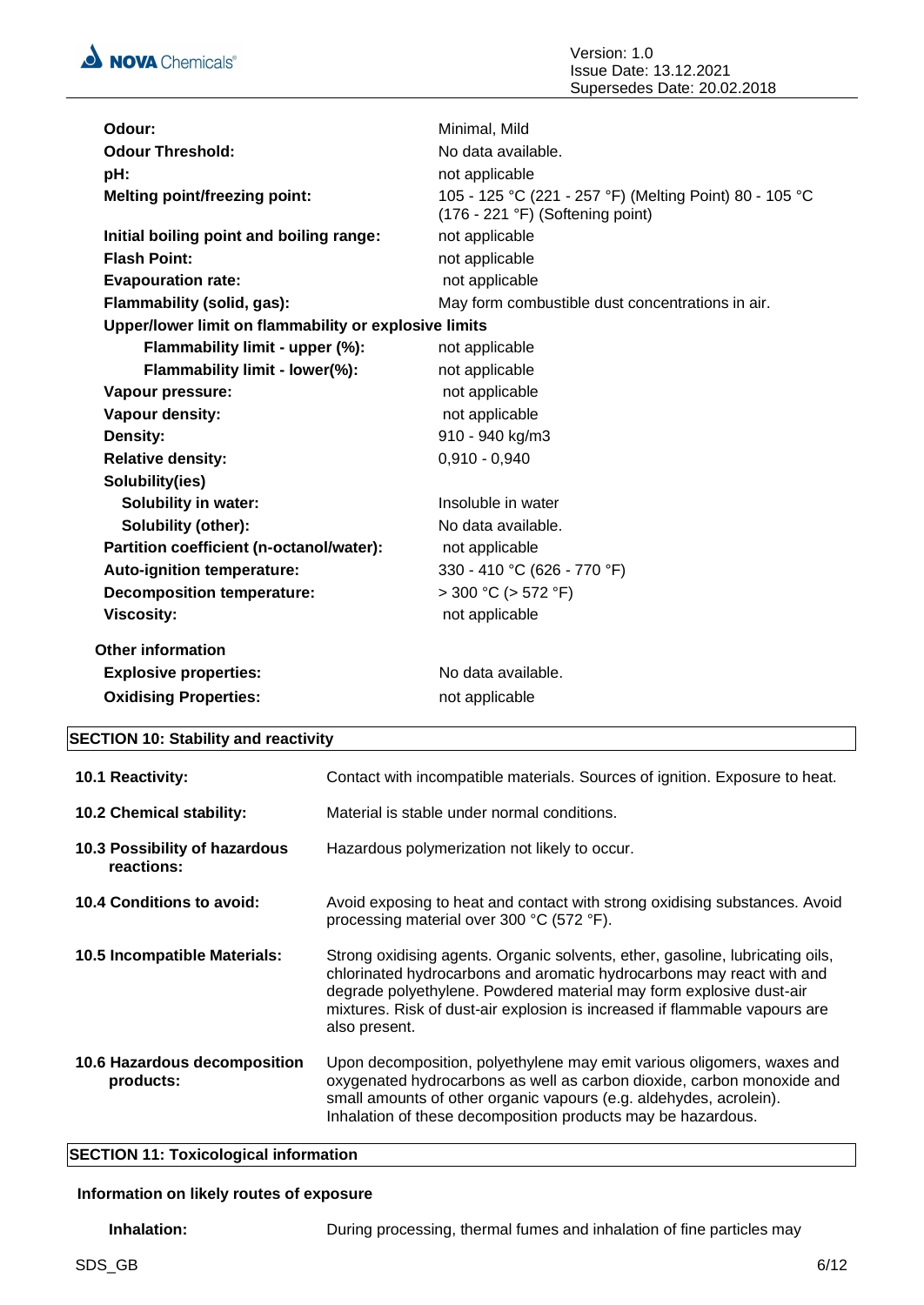

 $\equiv$ 

|                                                             | Supersedes Date: 20.02.2018                                                                                                                                                                                                                      |
|-------------------------------------------------------------|--------------------------------------------------------------------------------------------------------------------------------------------------------------------------------------------------------------------------------------------------|
|                                                             | cause respiratory irritation. The cristobalite is inextricably bound or coated<br>in the resin, which minimizes the likelihood of exposure.                                                                                                      |
| <b>Skin Contact:</b>                                        | During processing, contact with powder or fines may cause mechanical<br>irritation. Molten material will produce thermal burns. The cristobalite is<br>inextricably bound or coated in the resin, which minimizes the likelihood of<br>exposure. |
| Eye contact:                                                | During processing, contact with powder or fines may cause mechanical<br>irritation. Molten material will produce thermal burns. The cristobalite is<br>inextricably bound or coated in the resin, which minimizes the likelihood of<br>exposure. |
| Ingestion:                                                  | Ingestion of this product is not a likely route of exposure.                                                                                                                                                                                     |
|                                                             | Symptoms related to the physical, chemical and toxicological characteristics                                                                                                                                                                     |
| Inhalation:                                                 | Respiratory irritation.                                                                                                                                                                                                                          |
| <b>Skin Contact:</b>                                        | Mechanical irritation. Thermal burns. Negligible irritation of the skin based<br>on chemical structure (polymer).                                                                                                                                |
| Eye contact:                                                | Mechanical irritation. Thermal burns. May cause mild, short-lasting<br>discomfort to eyes.                                                                                                                                                       |
| Ingestion:                                                  | No adverse effects due to ingestion are expected.                                                                                                                                                                                                |
| 11.1 Information on toxicological effects                   |                                                                                                                                                                                                                                                  |
| <b>Acute toxicity</b>                                       |                                                                                                                                                                                                                                                  |
| Oral<br><b>Product:</b>                                     | LD $50:$ > 5.000 mg/kg (estimated)                                                                                                                                                                                                               |
| <b>Dermal</b><br><b>Product:</b>                            | Not classified for acute toxicity based on available data.                                                                                                                                                                                       |
| <b>Inhalation</b><br><b>Product:</b>                        | Not classified for acute toxicity based on available data.                                                                                                                                                                                       |
| <b>Repeated dose toxicity</b><br>Product:                   | No data available.                                                                                                                                                                                                                               |
| <b>Skin Corrosion/Irritation</b><br><b>Product:</b>         | No data available.                                                                                                                                                                                                                               |
| <b>Serious Eye Damage/Eye Irritation</b><br><b>Product:</b> | No data available.                                                                                                                                                                                                                               |
| <b>Respiratory or Skin Sensitisation</b><br>Product:        | No data available.                                                                                                                                                                                                                               |
| <b>Germ Cell Mutagenicity</b>                               |                                                                                                                                                                                                                                                  |
| In vitro<br><b>Product:</b>                                 | There are no known or reported genetic effects.                                                                                                                                                                                                  |
| In vivo<br>Product:                                         | There are no known or reported genetic effects.                                                                                                                                                                                                  |
| Carcinogenicity<br><b>Product:</b>                          | Not classified                                                                                                                                                                                                                                   |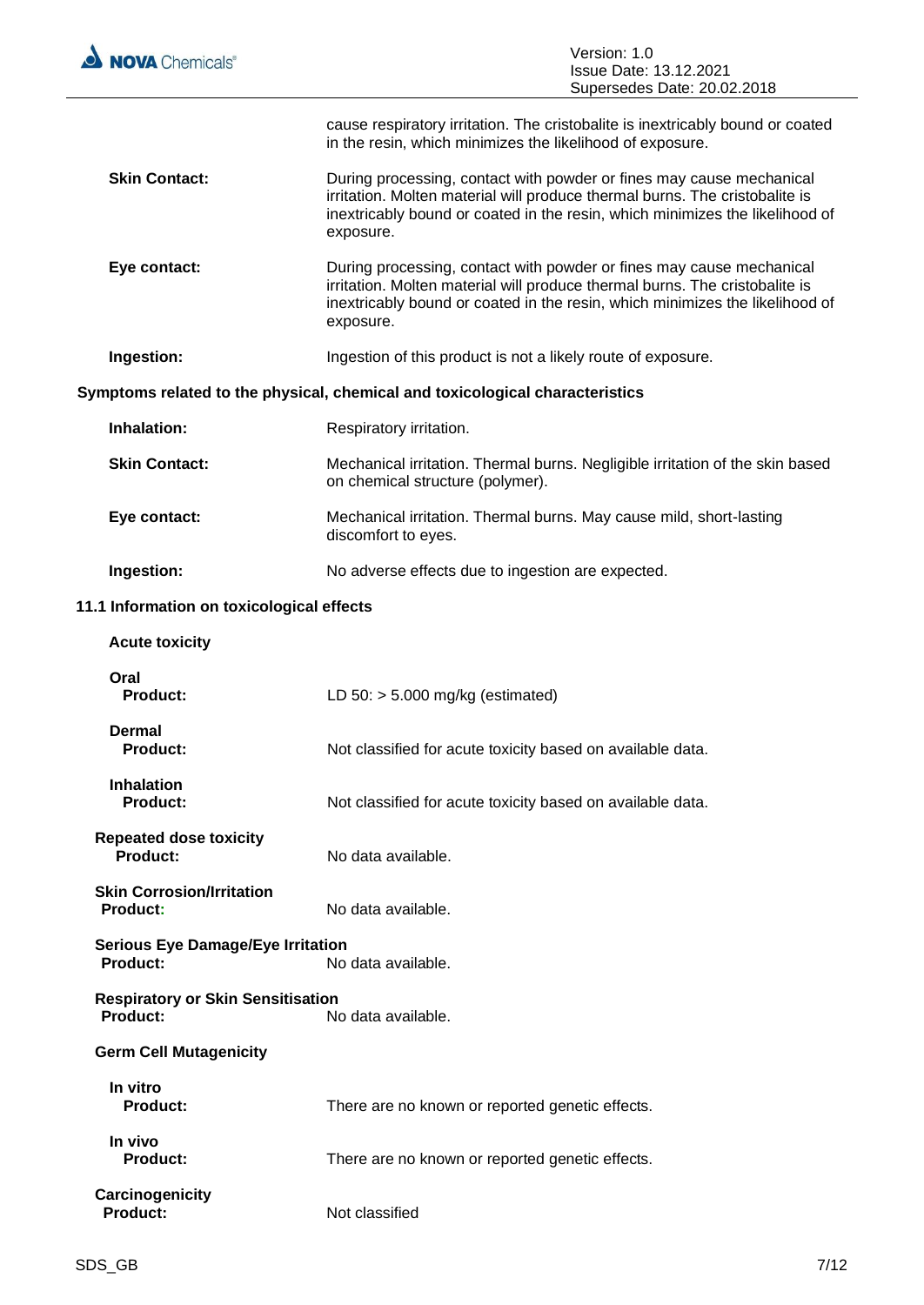

| <b>Reproductive toxicity</b><br>Product:                                   | There are no known or reported reproductive effects.                                                                                                                                                                                                                                                                                                                             |  |
|----------------------------------------------------------------------------|----------------------------------------------------------------------------------------------------------------------------------------------------------------------------------------------------------------------------------------------------------------------------------------------------------------------------------------------------------------------------------|--|
| <b>Specific Target Organ Toxicity - Single Exposure</b><br><b>Product:</b> | No data available.                                                                                                                                                                                                                                                                                                                                                               |  |
| <b>Specific Target Organ Toxicity - Repeated Exposure</b><br>Product:      | No data available.                                                                                                                                                                                                                                                                                                                                                               |  |
| <b>Aspiration Hazard</b><br>Product:                                       | Not classified.                                                                                                                                                                                                                                                                                                                                                                  |  |
| <b>Other hazards</b><br><b>Product:</b>                                    | No data available.                                                                                                                                                                                                                                                                                                                                                               |  |
| <b>SECTION 12: Ecological information</b>                                  |                                                                                                                                                                                                                                                                                                                                                                                  |  |
| <b>General information:</b>                                                | NOVAPOL® resins are expected to be inert in the environment. They float<br>on water and are not biodegradable. They are not expected to<br>bioconcentrate (accumulate in the food chain) due to their high molecular<br>weight. NOVAPOL® pellets are not expected to be toxic if ingested but may<br>represent a choking hazard if ingested by waterfowl or aquatic life.        |  |
| 12.1 Toxicity                                                              |                                                                                                                                                                                                                                                                                                                                                                                  |  |
| <b>Acute toxicity</b>                                                      |                                                                                                                                                                                                                                                                                                                                                                                  |  |
| <b>Fish</b><br><b>Product:</b>                                             | LC 50 (96 h): $> 100$ mg/l                                                                                                                                                                                                                                                                                                                                                       |  |
| <b>Aquatic Invertebrates</b><br>Product:                                   | EC 50 (Daphnia magna, 48 h): > 100 mg/l                                                                                                                                                                                                                                                                                                                                          |  |
| <b>Toxicity to aquatic plants</b><br>Product:                              | EC 50 (72 h): $> 100$ mg/l                                                                                                                                                                                                                                                                                                                                                       |  |
| <b>Chronic toxicity</b>                                                    |                                                                                                                                                                                                                                                                                                                                                                                  |  |
| <b>Fish</b><br><b>Product:</b>                                             | $NOEC :$ > 100 mg/l                                                                                                                                                                                                                                                                                                                                                              |  |
| <b>Aquatic Invertebrates</b><br><b>Product:</b>                            | $NOEC : > 100$ mg/l                                                                                                                                                                                                                                                                                                                                                              |  |
| <b>Toxicity to aquatic plants</b><br>Product:                              | $NOEC :$ > 100 mg/l                                                                                                                                                                                                                                                                                                                                                              |  |
| 12.2 Persistence and degradability                                         |                                                                                                                                                                                                                                                                                                                                                                                  |  |
| <b>Biodegradation</b><br><b>Product:</b>                                   | Not readily degradable. Under optimal oxidation conditions, >99% of<br>polyethylene will remain intact after exposure to microbial actions. Product<br>will slowly change (embrittle) in the presence of sunlight, but will not fully<br>breakdown. Product buried in landfill has been found to be stable over time.<br>No toxic degradation products are known to be produced. |  |
| <b>BOD/COD Ratio</b><br><b>Product</b>                                     | No data available.                                                                                                                                                                                                                                                                                                                                                               |  |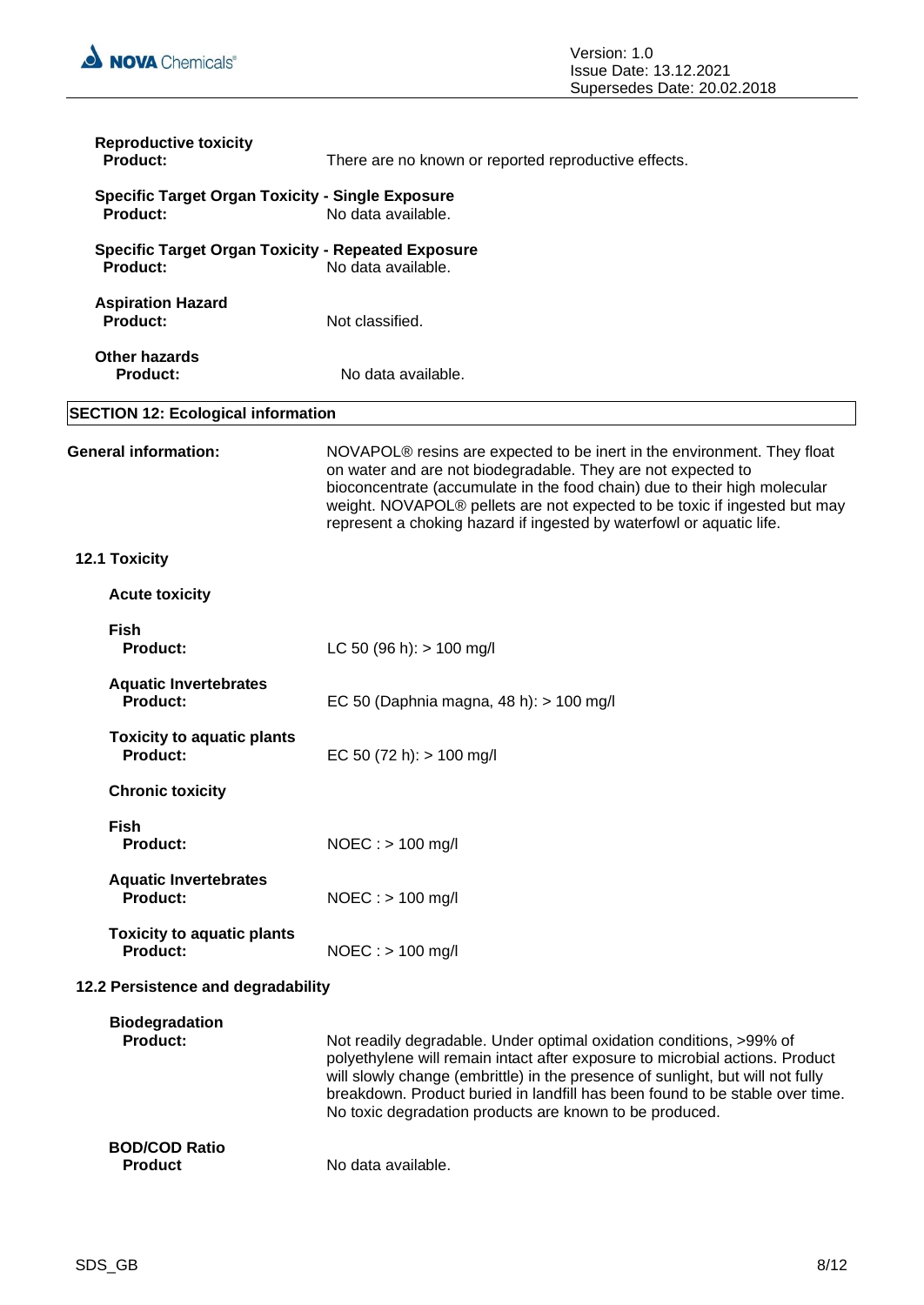| 12.3 Bioaccumulative potential<br><b>Bioconcentration Factor (BCF)</b>                       |                                                                                                                                    |  |
|----------------------------------------------------------------------------------------------|------------------------------------------------------------------------------------------------------------------------------------|--|
| Product:                                                                                     | Pellets may accumulate in the digestive systems of birds and aquatic life,<br>causing injury and possible death due to starvation. |  |
| Partition Coefficient n-octanol / water (log Kow)<br><b>Product:</b>                         | not applicable                                                                                                                     |  |
| 12.4 Mobility in soil:                                                                       | Biologically persistent. This product has not been found to migrate through<br>soils.                                              |  |
| 12.5 Results of PBT and vPvB assessment:<br><b>Product</b><br>PBT assessment does not apply. |                                                                                                                                    |  |
| 12.6 Other adverse effects:                                                                  | Pellets are persistent in aquatic and terrestrial systems.                                                                         |  |
| 12.7 Additional Information:                                                                 | No data available.                                                                                                                 |  |

# **SECTION 13: Disposal considerations**

#### **13.1 Waste treatment methods**

| <b>Disposal methods:</b>       | Dispose of contents/container to an appropriate treatment and disposal<br>facility in accordance with applicable laws and regulations, and product<br>characteristics at time of disposal. Preferred disposal methods for<br>polyethylene in order of preference are: 1) clean and reuse if possible, 2)<br>recover and resell through plastic recyclers or resin brokers, 3) incinerate<br>with waste heat recovery and 4) landfill. DO NOT ATTEMPT TO DISPOSE<br>OF BY UNCONTROLLED INCINERATION. Open burning of plastics at<br>landfills should not be undertaken. |
|--------------------------------|------------------------------------------------------------------------------------------------------------------------------------------------------------------------------------------------------------------------------------------------------------------------------------------------------------------------------------------------------------------------------------------------------------------------------------------------------------------------------------------------------------------------------------------------------------------------|
| <b>Contaminated Packaging:</b> | Check regional, national and local environmental regulations prior to<br>disposal.                                                                                                                                                                                                                                                                                                                                                                                                                                                                                     |

# **SECTION 14: Transport information**

#### **ADR**

Not regulated.

### **IMDG**

Not regulated.

#### **IATA**

Not regulated.

**14.7 Transport in bulk according to Annex II of MARPOL and the IBC Code**: not applicable

#### **SECTION 15: Regulatory information**

**15.1 Safety, health and environmental regulations/legislation specific for the substance or mixture:**

**Regulation 1005/2009/EC on substances that deplete the ozone layer, Annex I, Controlled Substances:** none

**Regulation 1005/2009/EC on substances that deplete the ozone layer, Annex II, New Substances:**  none

**EU. Reach Annex XIV, Substances Subject to Authorization:** none

**Regulation (EU) 2019/1021 On persistent organic pollutants (recast), as amended:** none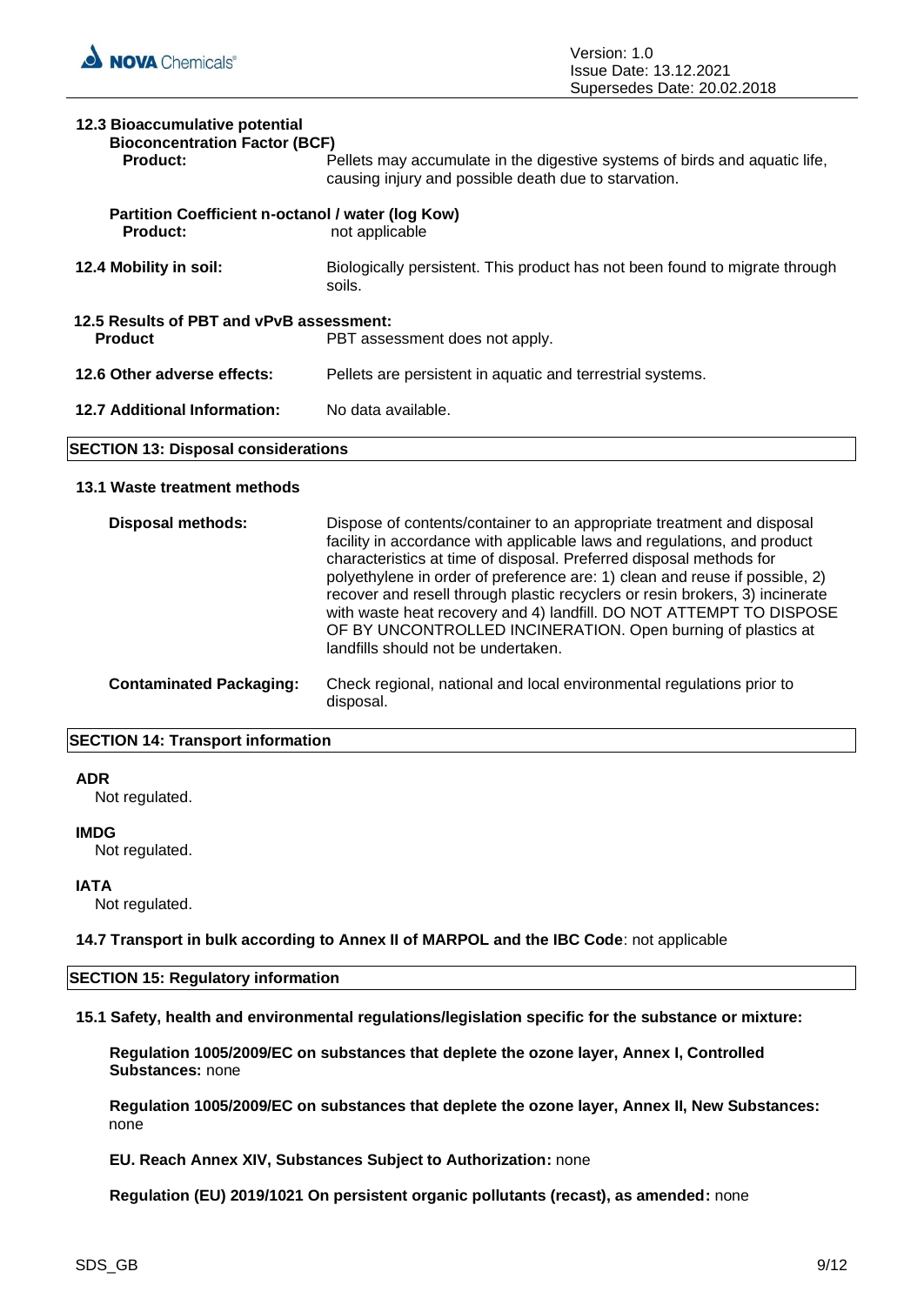**EU. Directive 2010/75/EU on Industrial Emissions (IPPC), Annex II, L 334/17:** none

**Regulation (EU) No. 649/2012 concerning the export and import of dangerous chemicals, Annex I, Part 1 as amended:** none

**Regulation (EU) No. 649/2012 concerning the export and import of dangerous chemicals, Annex I, Part 2 as amended:** none

**Regulation (EU) No. 649/2012 concerning the export and import of dangerous chemicals, Annex I, Part 3 as amended:** none

**Regulation (EU) No. 649/2012 concerning the export and import of dangerous chemicals, Annex V as amended:** none

**EU. REACH Candidate List of Substances of Very High Concern for Authorization (SVHC):** none

**Regulation (EC) No. 1907/2006 Annex XVII Substances subject to restriction on marketing and use:**  none

**Directive 2004/37/EC on the protection of workers from the risks related to exposure to carcinogens and mutagens at work.:** none

**Directive 92/85/EEC: on the safety and health of pregnant workers and workers who have recently given birth or are breast feeding.:** none

**EU. Directive 2012/18/EU (SEVESO III) on major accident hazards involving dangerous substances, as amended.:** not applicable

**EU. Regulation No. 166/2006 PRTR (Pollutant Release and Transfer Registry), Annex II: Pollutants:**  none

**Directive 98/24/EC on the protection of workers from the risks related to chemical agents at work:**  none

#### **15.2 Chemical safety assessment:**

Not required. This product complies with the registration requirements of the UK REACH Regulation. The component substances have been duly registered or are exempt from registration. This covers those UK importers included in NOVA Chemicals' UK Only Representative scheme.

#### **SECTION 16: Other information**

| <b>Revision Information:</b>                                                                                  | 13.12.2021: SDS Update                                                                                                                                                                                                                                                                                                |
|---------------------------------------------------------------------------------------------------------------|-----------------------------------------------------------------------------------------------------------------------------------------------------------------------------------------------------------------------------------------------------------------------------------------------------------------------|
| <b>References</b><br><b>PBT</b><br>vPvB                                                                       | PBT: persistent, bioaccumulative and toxic substance.<br>vPvB: very persistent and very bioaccumulative substance.                                                                                                                                                                                                    |
| Key literature references and<br>sources for data:                                                            | Available on request.                                                                                                                                                                                                                                                                                                 |
| Wording of the H-statements in sections 2 and 3<br>H <sub>3</sub> 15<br>H <sub>3</sub> 19<br>H <sub>350</sub> | Causes skin irritation.<br>Causes serious eye irritation.<br>May cause cancer.                                                                                                                                                                                                                                        |
| <b>Training information:</b>                                                                                  | Suitable information on safety in handling, storage and processing the<br>product should be given to employees based on the existing information.                                                                                                                                                                     |
| <b>Other information:</b>                                                                                     | Exposure to the Hazardous Combustion and Decomposition Products as<br>described in the SDS, Sections 5 and 10, may be linked with various acute<br>and chronic health effects. These effects include irritation of eyes and upper<br>respiratory tract primarily from the aldehydes, breathing difficulties, systemic |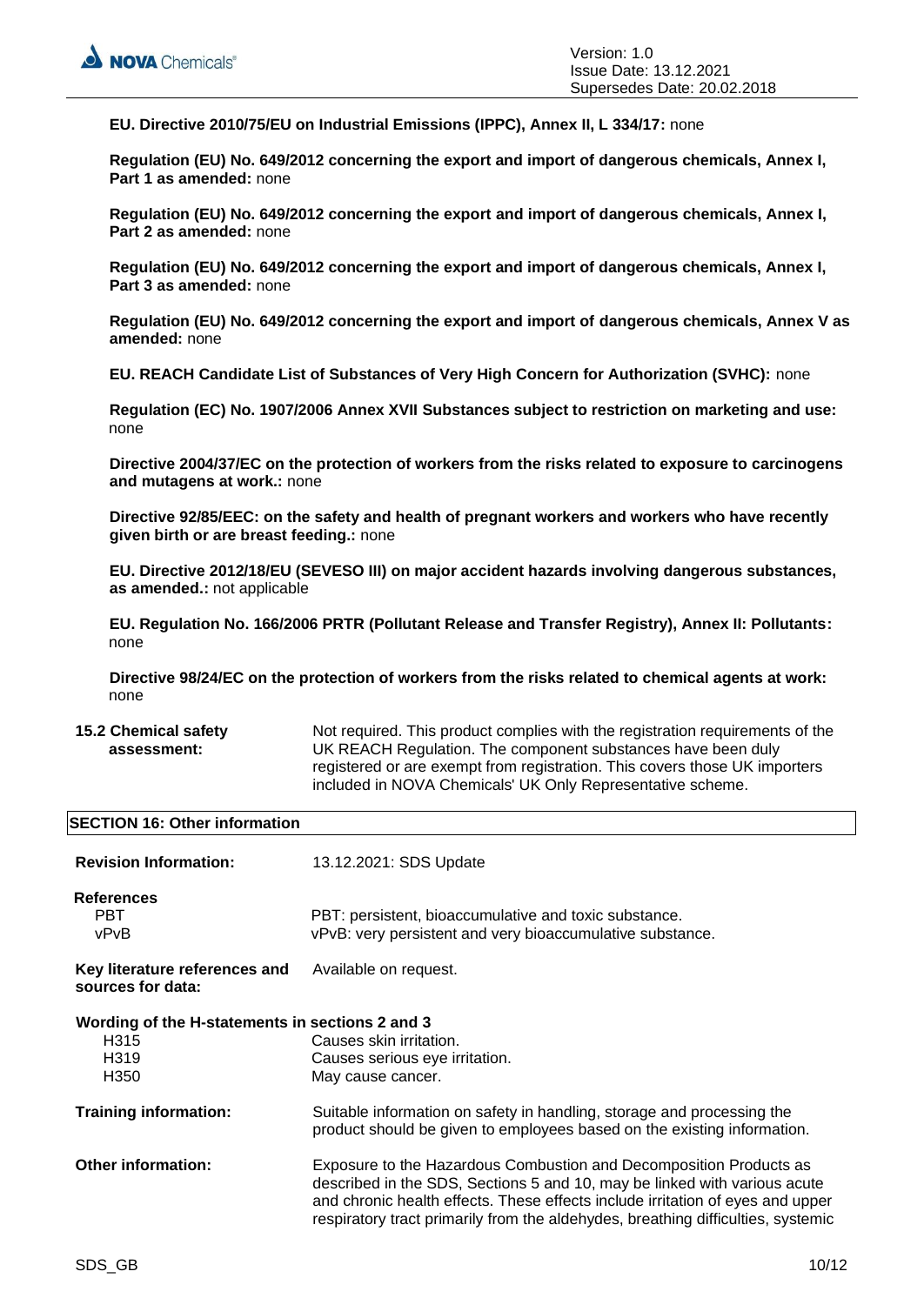toxicity such as liver, kidney, and central nervous system effects.

|             | NOVA Chemicals has monitored worker exposures to emissions during<br>commercial-scale processing of polyethylene. Concentrations of hazardous<br>decomposition products were determined to be well below established<br>exposure limits in the workplace. "Quantitation of Employee Exposure to<br>Emission Products Generated By Commercial-Scale Processing of<br>Polyethylene" is available in the Am. Ind. Hyg. Assoc. J. 56:809-814 (1995)<br>and "Quantification of Emission Compounds Generated During Commercial-<br>Scale Processing of Advanced SCLAIRTECH™ Polyethylene" is available in<br>the Journal of Plastic Film & Sheeting Volume 26 Issue 2, April 2010.                                                                                                                                                                                                                                                                                                                                                                                                                                                                                                                                                                                                                                                                                                                                                                                                                                                                                                                             |
|-------------|----------------------------------------------------------------------------------------------------------------------------------------------------------------------------------------------------------------------------------------------------------------------------------------------------------------------------------------------------------------------------------------------------------------------------------------------------------------------------------------------------------------------------------------------------------------------------------------------------------------------------------------------------------------------------------------------------------------------------------------------------------------------------------------------------------------------------------------------------------------------------------------------------------------------------------------------------------------------------------------------------------------------------------------------------------------------------------------------------------------------------------------------------------------------------------------------------------------------------------------------------------------------------------------------------------------------------------------------------------------------------------------------------------------------------------------------------------------------------------------------------------------------------------------------------------------------------------------------------------|
|             | For information on ventilation considerations for the control of volatile air<br>contaminants from polyethylene, please request a copy of NOVA Chemicals'<br>publication, "Ventilation Guidelines for Heat-Processing Polyethylene Resins".                                                                                                                                                                                                                                                                                                                                                                                                                                                                                                                                                                                                                                                                                                                                                                                                                                                                                                                                                                                                                                                                                                                                                                                                                                                                                                                                                              |
|             | For additional information on unloading hopper cars containing plastic resins,<br>refer to NOVA Chemicals' publication, "Hopper Car Unloading Guide".                                                                                                                                                                                                                                                                                                                                                                                                                                                                                                                                                                                                                                                                                                                                                                                                                                                                                                                                                                                                                                                                                                                                                                                                                                                                                                                                                                                                                                                    |
|             | For information on processing properties, selection of NOVAPOL resin<br>grades, refer to the NOVAPOL Product Data Sheets available on our web<br>site, under Products & Applications: http://www.novachemicals.com.                                                                                                                                                                                                                                                                                                                                                                                                                                                                                                                                                                                                                                                                                                                                                                                                                                                                                                                                                                                                                                                                                                                                                                                                                                                                                                                                                                                      |
|             | For additional information on preventing pellet loss, refer to published plastic<br>industry publications and resources under 'Operation Clean Sweep'; now<br>downloadable from the web at http://www.opcleansweep.org/.                                                                                                                                                                                                                                                                                                                                                                                                                                                                                                                                                                                                                                                                                                                                                                                                                                                                                                                                                                                                                                                                                                                                                                                                                                                                                                                                                                                 |
|             | Polyethylene fines and dust particles are listed as a Class I combustible dust<br>by the National Fire Protection Association (see NFPA-68, Table F.1 (e)). For<br>additional information on control of static and minimizing potential dust and<br>fire hazards, refer to NFPA-654, "Standard for the Prevention of Fire and Dust<br>Explosions from the Manufacturing, Processing and Handling of Combustible<br>Particulate Solids, 2013 Edition".                                                                                                                                                                                                                                                                                                                                                                                                                                                                                                                                                                                                                                                                                                                                                                                                                                                                                                                                                                                                                                                                                                                                                    |
|             | Explosivity testing was done on one NOVAPOL® LLDPE, one LDPE and one<br>HDPE resins with Pmax = 4.8-5.7 bar, Kst = 12-17 (bar m/s) and Minimum<br>Ignition Energy (MIE) = 1000-10,000; dust explosion class = St 1; this data<br>was obtained for polyethylene with a final particle size of 100% <250 um and<br>moisture content between 0 and 0.2%. Similar results are expected for the<br>remaining NOVAPOL® polyethylene resin grades.                                                                                                                                                                                                                                                                                                                                                                                                                                                                                                                                                                                                                                                                                                                                                                                                                                                                                                                                                                                                                                                                                                                                                              |
|             | For NOVAPOL resin grade specific information including food contact<br>compliance statements, please contact your sales representative or refer to<br>NOVA Chemicals' polyethylene Product Data Sheets.                                                                                                                                                                                                                                                                                                                                                                                                                                                                                                                                                                                                                                                                                                                                                                                                                                                                                                                                                                                                                                                                                                                                                                                                                                                                                                                                                                                                  |
| Key/Legend: | ACGIH = American Conference of Governmental Industrial Hygienists; ADR = Transport of<br>Dangerous Goods by Road; ADR/RID = European Agreement of Dangerous Goods by<br>Road/Rail; CAS = Chemical Abstracts Service; DFG = Deutsche Forschungsgemeinschaft; EC50<br>= Effective Concentration 50%; EEC = European Economic Community; EU = European Union;<br>GHS = Globally Harmonized System for the Classification and Labelling of Chemicals; IARC =<br>International Agency for Research on Cancer; IATA = International Air Transport Association;<br>ICAO = International Civil Aviation Organization; IMDG = International Maritime Dangerous<br>Goods; IMO = International Maritime Organization; Kow = Octanol/water partition coefficient;<br>$LC50$ = Lethal Concentration 50%; LD50 = Lethal Dose 50%; LEL = Lower Explosive Limit; LFL<br>= Lower Flammable Limit; LLV = Level Limit Ceiling Limit (Sweden dust); MAK = Maximum<br>Concentration Value in the Workplace; NCEC = National Chemical Emergency Centre; NFPA =<br>National Fire Protection Association; NTP = National Toxicology Program; OEL = Occupational<br>Exposure Limit; PNOC = Particulates Not Otherwise Classified; PPE = Personal Protective<br>Equipment; REACH = Registration, Evaluation, Authorisation and Restriction of Chemical<br>Substances; RID = Transport of Dangerous Goods by Rail; SADT = Self Accelerating<br>Decomposition Temperature; SCBA = Self Contained Breathing Apparatus; SDS = Safety Data<br>Sheet; STEL = Short Term Exposure Limit; TLV = Threshold Limit Value; TWA = Time Weighted |

Ambiental de Exposición Diaria (Environmental Exposure Daily Limit Value); VME = valeur limite

d'exposition (Occupational Exposure Limits)